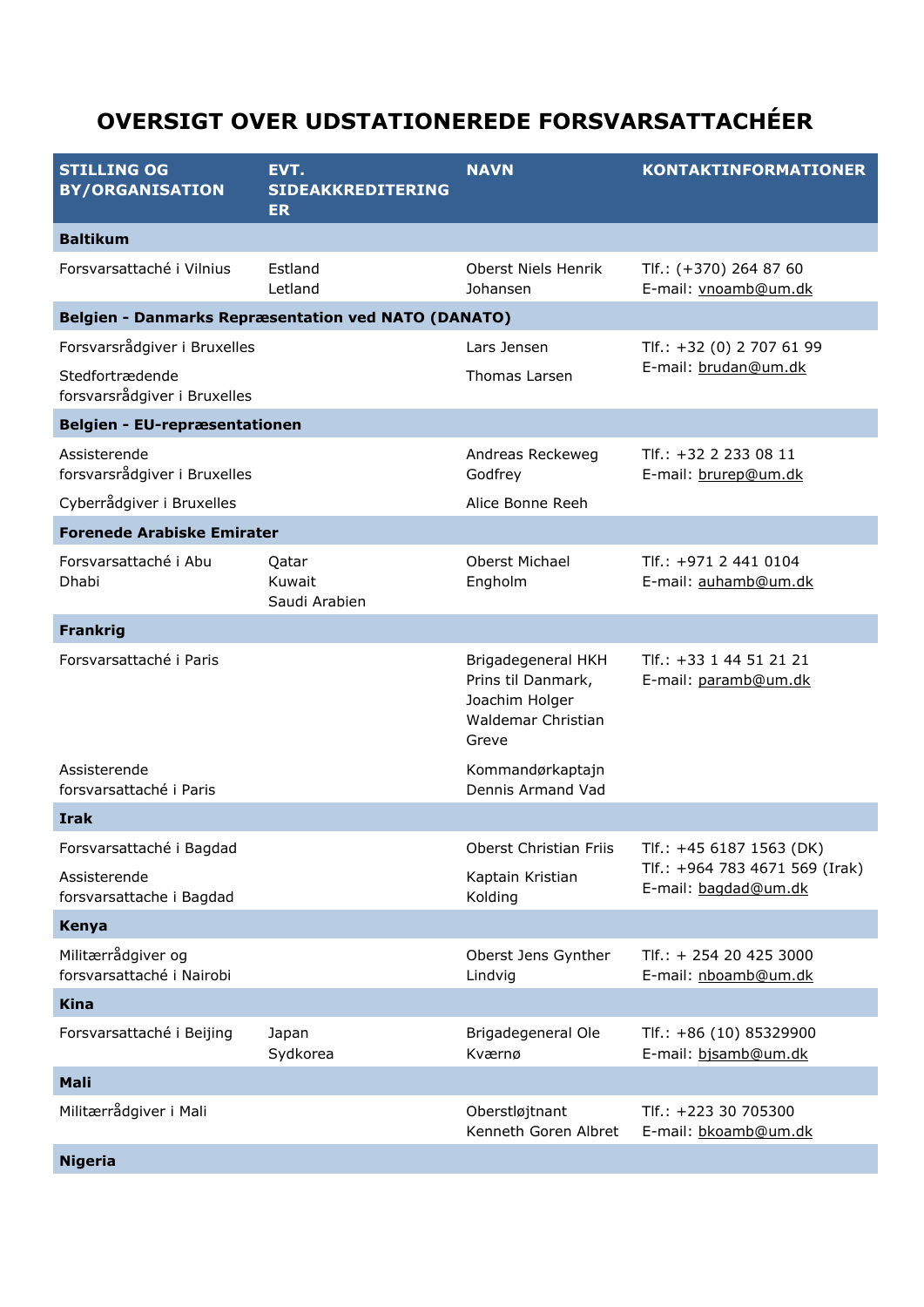| Forsvarsattaché og<br>militærrådgiver i Abuja        | Vestafrika (maritim<br>militærrådgiver)                                                                                                              | Kommandør Søren<br>Skovbjerg Nielsen            | Tlf.: +234 9095237553<br>E-mail: abvamb@um.dk                                     |
|------------------------------------------------------|------------------------------------------------------------------------------------------------------------------------------------------------------|-------------------------------------------------|-----------------------------------------------------------------------------------|
| Ghana                                                |                                                                                                                                                      |                                                 |                                                                                   |
| Forsvarsattaché i Accra                              |                                                                                                                                                      | Oberst Lasse Sand                               | Tlf.: +233 (0) 30 220 8730<br>E-mail: accamb@um.dk                                |
| <b>Polen</b>                                         |                                                                                                                                                      |                                                 |                                                                                   |
| Forsvarsattaché i<br>Warszawa                        |                                                                                                                                                      | Oberst Johnny<br>Jespersen                      | $TIf.: + 48225652900$<br>E-mail: wawamb@um.dk                                     |
| <b>Rusland</b>                                       |                                                                                                                                                      |                                                 |                                                                                   |
| Forsvarsattaché i Moskva                             | Belarus (afventer)<br>Kasakhstan (afventer)<br>Tadsjikistan (afventer)<br>Usbekistan (afventer)<br>Kirgisistan (afventer)<br>Turkmenistan (afventer) | Brigadegeneral<br>Carsten Rasmussen             | Tlf.: $+7$ (495) 642 6800<br>E-mail: mowamb@um.dk                                 |
| <b>Storbritannien</b>                                |                                                                                                                                                      |                                                 |                                                                                   |
| Forsvarsattaché i London                             |                                                                                                                                                      | Brigadegeneral Jan K.<br><b>Toft</b>            | Tlf.: +44 (0) 207 333 0200<br>E-mail: lonamb@um.dk                                |
| <b>Tyskland</b>                                      |                                                                                                                                                      |                                                 |                                                                                   |
| Forsvarsattaché i Berlin                             |                                                                                                                                                      | Brigadegeneral Jakob<br>Henius                  | Tlf.: $+ 49$ 30 5050 2000<br>E-mail: beramb@um.dk<br>eller<br>berambforsvar@um.dk |
| <b>Ukraine</b>                                       |                                                                                                                                                      |                                                 |                                                                                   |
| Militærrådgiver og<br>forsvarsattaché i Kiev         |                                                                                                                                                      | Kommandør Felix<br>Ebbestad                     | $TIf.: + 380442001260$<br>E-mail: jevamb@um.dk                                    |
| <b>USA</b>                                           |                                                                                                                                                      |                                                 |                                                                                   |
| Forsvarsattaché i<br>Washington D.C.                 | Canada                                                                                                                                               | Kontreadmiral Frank<br>Trojahn                  | Tlf.: +1 (202) 234 4300<br>E-mail: wasamb@um.dk                                   |
| Assisterende<br>forsvarsattaché i<br>Washington D.C. | Canada                                                                                                                                               | Oberstløjtnant Mikkel<br>Nymann Behrens         |                                                                                   |
| Assisterende<br>forsvarsattaché i<br>Washington D.C. | Canada                                                                                                                                               | Kommandørkaptajn<br>Jesper Duevang<br>Rasmussen |                                                                                   |
| Forsvarsrådgiver i<br>Washington D.C.                |                                                                                                                                                      | Asger Bjørn Andersen                            |                                                                                   |
| USA - FN-missionen i New York                        |                                                                                                                                                      |                                                 |                                                                                   |
| Militærrådgiver i New York                           |                                                                                                                                                      | Brigadegeneral Thor<br>Aron Hilton              | Tlf.: +1 212 308 7009<br>E-mail: nycmis@um.dk                                     |
| Østrig - OSCE-missionen i Wien                       |                                                                                                                                                      |                                                 |                                                                                   |
| Militærrådgiver i Wien                               |                                                                                                                                                      | Major Søren Hvid-<br>Hansen                     | Tlf.: +43 1 512 79 04<br>E-mail: vieamb@um.dk                                     |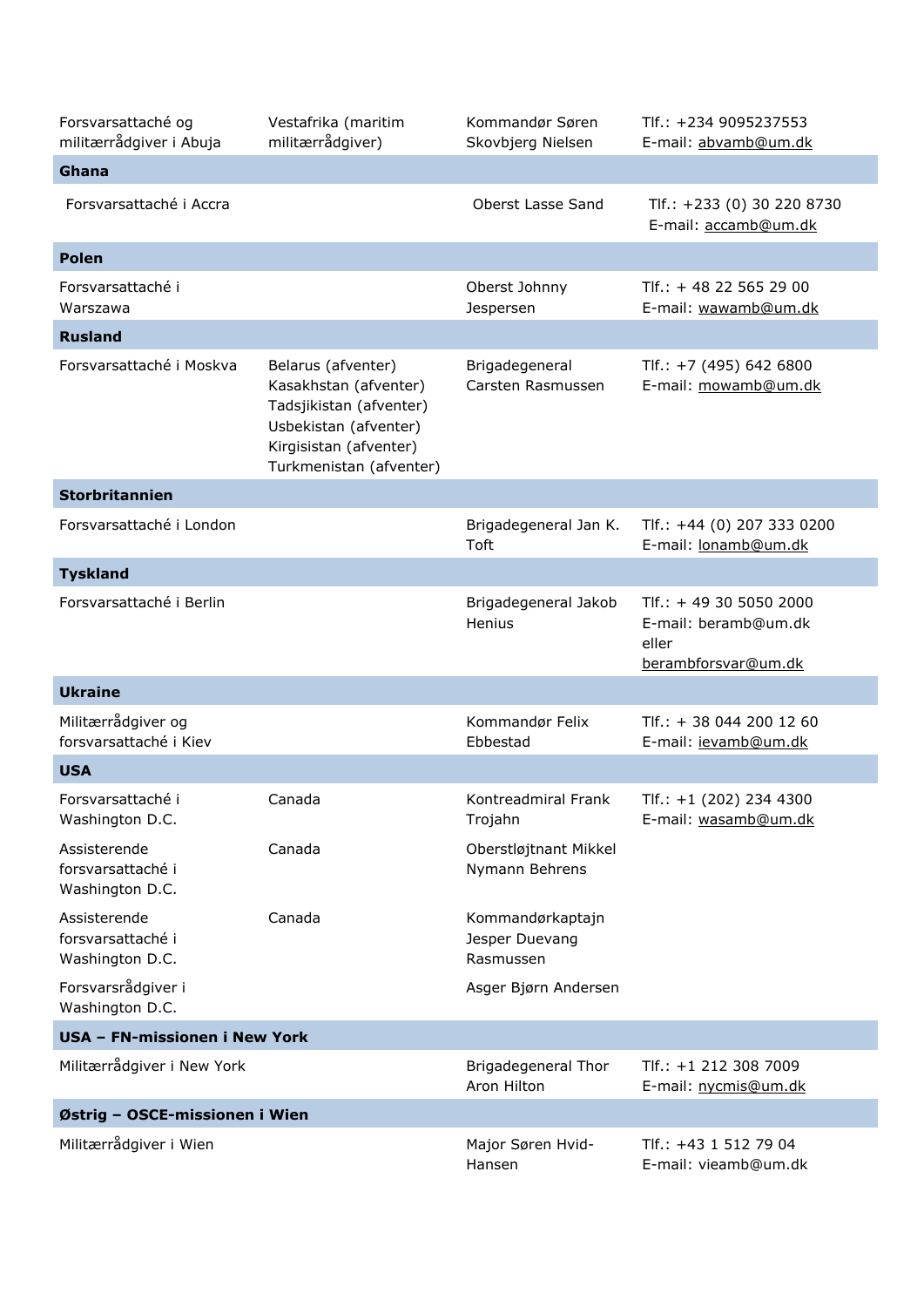## **LIST OF DANISH DEFENCE ATTACHÉS, COUNSELLORS AND MILITARY ADVISERS**

| <b>POSITION AND</b><br><b>CITY/ORGANIZATION</b>              | <b>PARALLEL</b><br><b>ACCREDITATIONS</b> | <b>NAME</b>                                                                    | <b>CONTACT INFORMATION</b>                              |  |  |  |
|--------------------------------------------------------------|------------------------------------------|--------------------------------------------------------------------------------|---------------------------------------------------------|--|--|--|
| Austria - Permanent Mission of Denmark to the OSCE in Vienna |                                          |                                                                                |                                                         |  |  |  |
| Military Adviser in Vienna                                   |                                          | Major Søren Hvid-Hansen                                                        | Phone: +43 1 512 79 04<br>Mail: vieamb@um.dk            |  |  |  |
| <b>The Baltics</b>                                           |                                          |                                                                                |                                                         |  |  |  |
| Defence Attaché in Vilnius                                   | Estonia<br>Latvia                        | <b>Colonel Niels Henrik</b><br>Johansen                                        | Phone.: (+370) 264 87 60<br>Mail: vnoamb@um.dk          |  |  |  |
| Belgium - Denmark's Representation to NATO (DANATO)          |                                          |                                                                                |                                                         |  |  |  |
| Defence Counsellor in Brussels                               |                                          | Lars Jensen                                                                    | Phone: +32 (0) 2 707 61 99                              |  |  |  |
| Deputy Defence Counsellor in<br><b>Brussels</b>              |                                          | Thomas Larsen                                                                  | Mail: brudan@um.dk                                      |  |  |  |
| Belgium - Denmark's Representation to the EU                 |                                          |                                                                                |                                                         |  |  |  |
| Assistant Defence Counsellor<br>in Brussels                  |                                          | Andreas Reckeweg Godfrey                                                       | Phone: +32 2 233 08 11<br>Mail: brurep@um.dk            |  |  |  |
| Cyber Adviser in Brussels                                    |                                          | Alice Bonne Reeh                                                               |                                                         |  |  |  |
| <b>China</b>                                                 |                                          |                                                                                |                                                         |  |  |  |
| Defence Attaché in Beijing                                   | Japan<br>South Korea                     | Brigadier Ole Kværnø                                                           | Phone: +86 (10) 85329900<br>Mail: bjsamb@um.dk          |  |  |  |
| <b>France</b>                                                |                                          |                                                                                |                                                         |  |  |  |
| Defence Attaché in Paris                                     |                                          | Brigadier HKH Prince to<br>Denmark, Joachim Holger<br>Waldemar Christian Greve | Phone: +33 1 44 51 21 21<br>Mail: paramb@um.dk          |  |  |  |
| Assistant Defence Attaché in<br>Paris                        |                                          | Commander, Senior Grade,<br>Dennis Armand Vad                                  |                                                         |  |  |  |
| Germany                                                      |                                          |                                                                                |                                                         |  |  |  |
| Defence Attaché in Berlin                                    |                                          | Brigadier Jakob Henius                                                         | Phone: +49 30 5050 2000<br>Mail: beramb@um.dk<br>or     |  |  |  |
|                                                              |                                          |                                                                                | berambforsvar@um.dk                                     |  |  |  |
| <b>Great Britain</b>                                         |                                          |                                                                                |                                                         |  |  |  |
| Defence Attaché in London                                    |                                          | Brigadier Jan K. Toft                                                          | Phone: +44 (0) 207 333 0200<br>Mail: lonamb@um.dk       |  |  |  |
| <b>Iraq</b>                                                  |                                          |                                                                                |                                                         |  |  |  |
| Defence Attaché in Baghdad                                   |                                          | Colonel Christian Friis                                                        | Phone: +45 6187 1563 (DNK)                              |  |  |  |
| Assistant Defence Attaché in<br>Baghdad                      |                                          | Captain Kristian Kolding                                                       | Phone: +964 783 4671 569<br>(IRQ)<br>Mail: bagdad@um.dk |  |  |  |
| Kenya                                                        |                                          |                                                                                |                                                         |  |  |  |